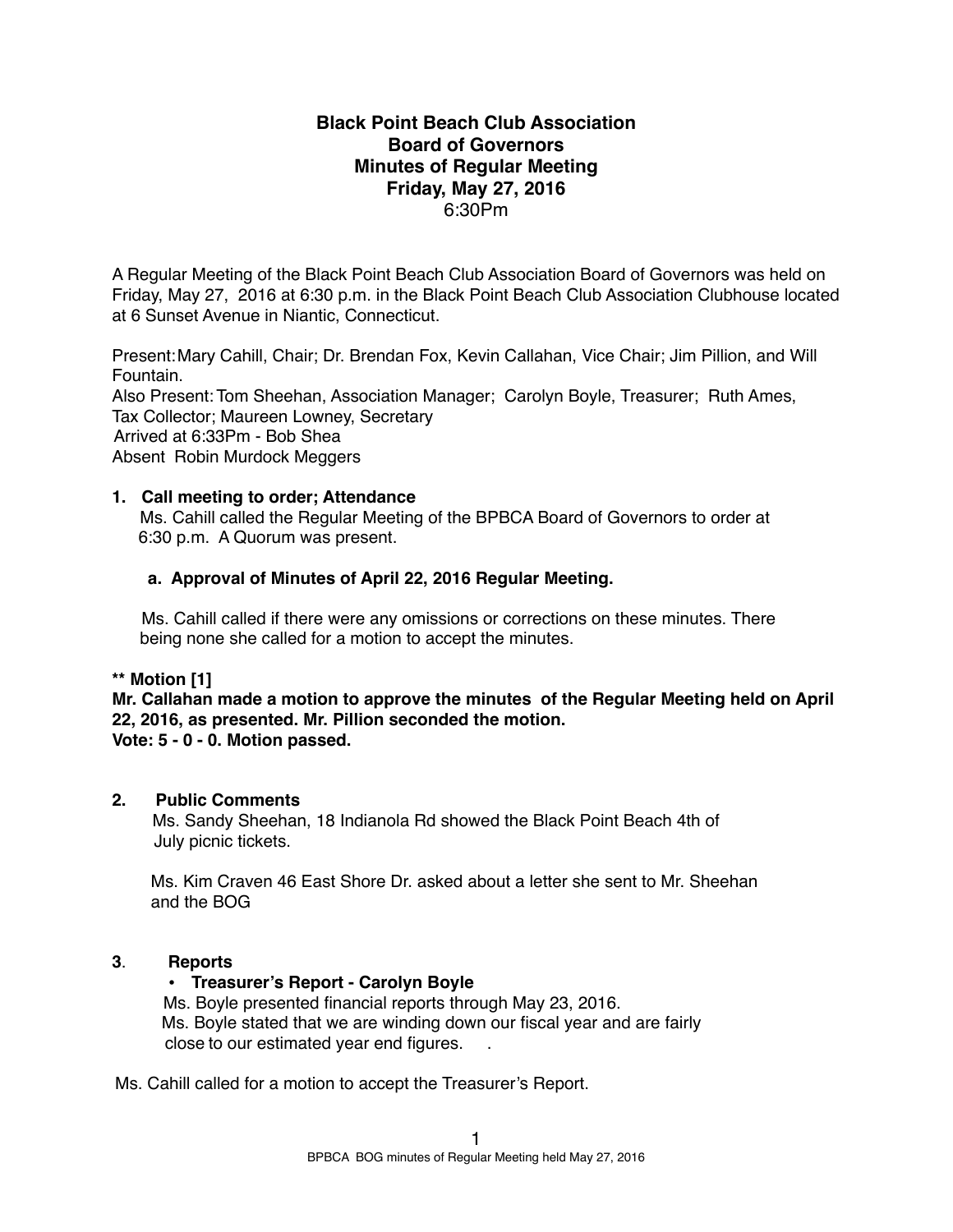## **\*\* Motion [2] Dr. Fox made a motion to accept the Treasurer's Report. Mr. Shea seconded the motion. Vote: 6 - 0 - 0. Motion passed.**

#### **• Tax Collector - Ruth Ames**

Ms Ames stated that only \$98.47was still outstanding. Ms. Cahill remarked that Ms. Ames had a great idea using an Attorney for collecting the delinquent accounts.

#### **Ms. Cahill asked for a vote to accept the Tax Collector's Report. Vote: 6 - 0 - 0**

#### **• Boat Launch Report - Kevin Callahan**

Mr. Callahan reported that the work on the Boat Launch is progressing. The construction workers lost a week due to the rain. This week the tides have not been in our favor. Mr. Callahan stated that the work area has been taped off, to keep people out, but people are still walking through. This is dangerous.

Mr. Pillion voiced concern about keeping people out of the construction zone. asked if there was anything more we could do to keep people out so no one gets hurt.

#### **• Association Manager's Report - Tom Sheehan**

Mr. Sheehan reported that club registration will be held on Sunday June 26 at the clubhouse from 12:00Pm - 1:00Pm. Monday June 27th is the first day of club. July 4th Annual Parade and Picnic, with parade line up at clubhouse starting at 10:00Am. Parade kicks off at 11:00Am sharp. Saturday July 16th Bonfire on Main Beach from 7:00Pm - 10:30Pm.

Mr. Sheehan stated that dog walkers are dropping the waste bags into the Storm drains, which empty out into our beaches.

#### **• Chair's Report - Mary Cahill**

Ms. Cahill pass out a flyer about the web site Next-door which is a virtual neighborhood Watch, which the East Lyme Police have partnered with. Ms. Cahill also mentioned that the town has come out and taken pictures of a couple of properties in accordance with the blight ordinance. Different town departments may be involved. The town has to decide if it is a health department issue, Zoning or Public works department. Ms. Cahill received a phone call from the head of Old Black Point regarding Black Point Beach Club members trespassing on Old Black Point private beach. Ms Cahill was informed that one of our members walked their dog in Old Black Point Beach off leash and that it attacked and killed one of their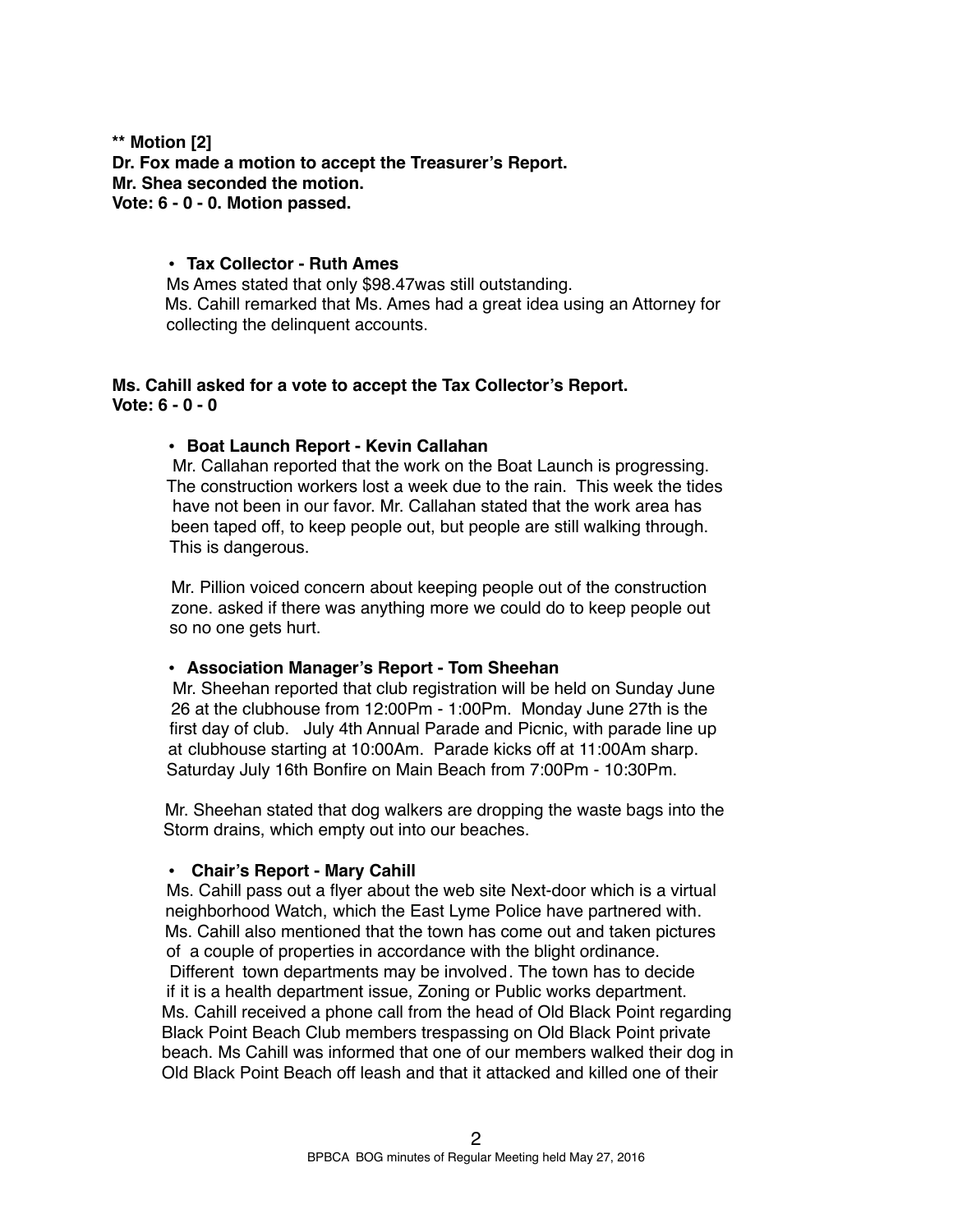resident's dogs. Old Black Point is going to put up cameras at the gate, beach and chain to take pictures of everyone walking in that area.

#### **• Ex Officio to Zoning - Jim Pillion**

Mr. Pillion stated the Zoning Board has 2 opening.

• **Ex Officio to the Zoning Board of Appeals - Mary Cahill for Robin Murdock-Meggers**

Ms. Cahill stated there was nothing to report.

# **4. New Business**

## **No new business**

## **5. Old Business**

Mr. Fountain stated that the East and West stairway at Sea Breeze has not been repaired yet. Also mention the swim Buoys. Mr. Sheehan said he is changing the type of anchors for the buoys.

#### **6. Communications**

Made available (log attached)

**7. BOG Response**  No Responses**.**

#### 8. **Executive Session**

Ms. Cahill asked for a motion to enter Executive Session.

## **\*\* Motion [3]**

**Mr. Shea made a motion that the Board enter Executive Session at 7:31Pm to discuss legal matters. Mr. Callahan seconded the motion. Vote: 6 - 0 - 0 Motion passed** 

## **\*\* Motion [4]**

 **Mr. Callahan made a motion to exit Executive Session at 8:00Pm. and return to the Regular Meeting. Mr. Shea seconded the motion.**

#### **9. Adjournment**

There being no further business before the Board, Ms. Cahill called for a motion to adjourn.

 **\*\* Motion [5]**

 **Mr. Callahan made a motion to adjourn the BPBCA Board of Governors Regular Meeting of May 27, 2016p.m. at 8:03pm Mr. Shea seconded the motion. Vote: 6 - 0 - 0 Motion passed.**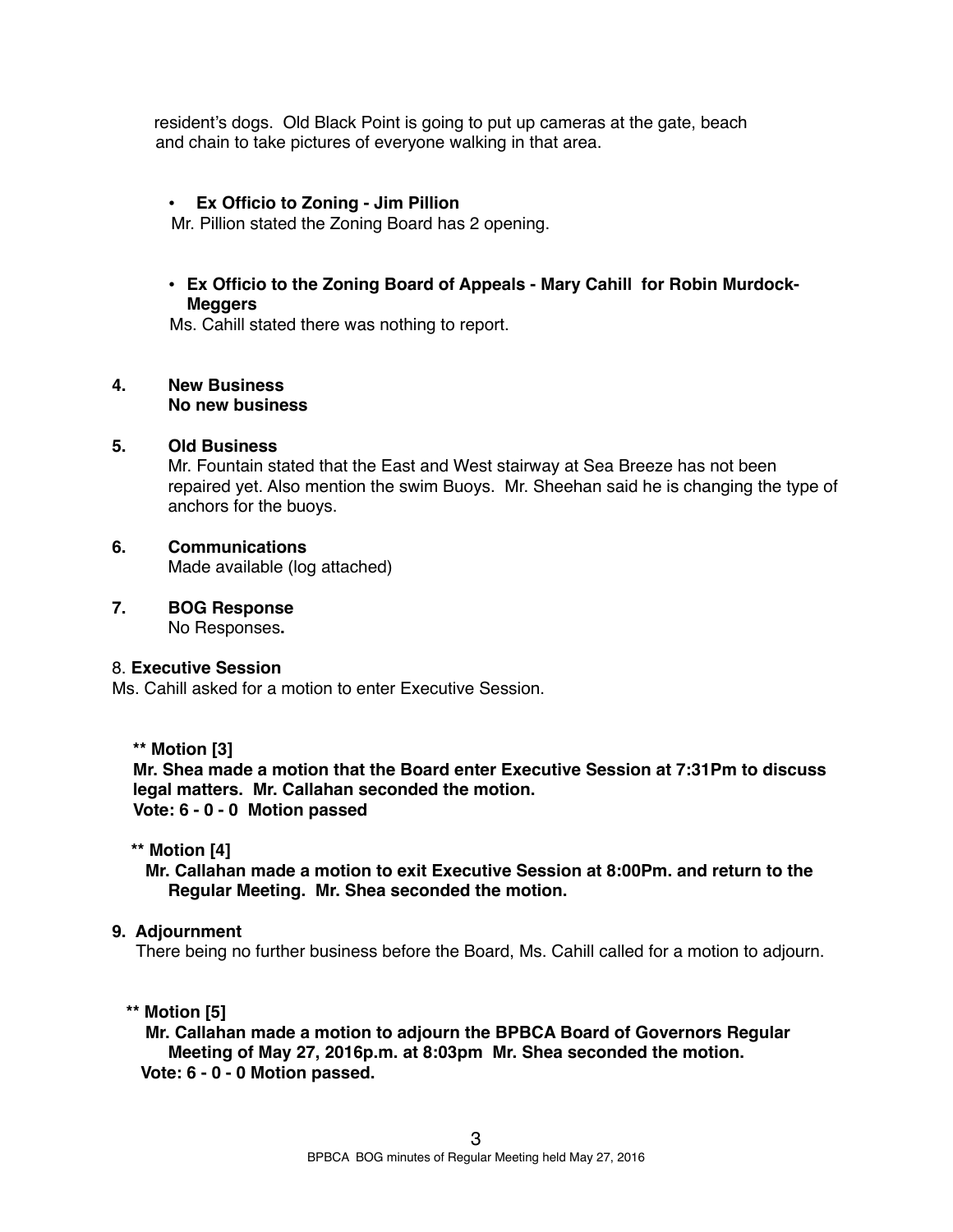**Respectfully submitted,**

**Maureen Lowney, Secretary**